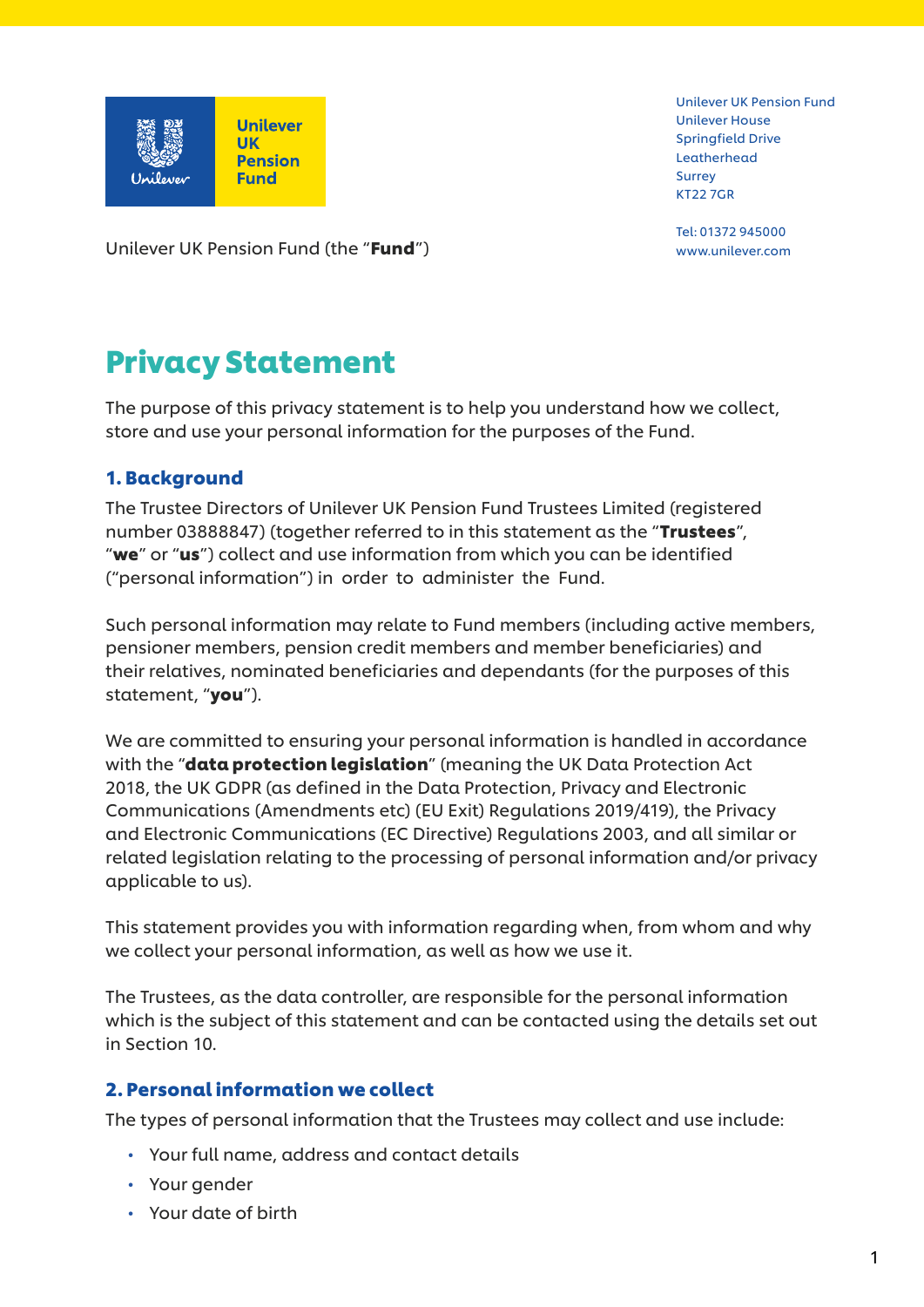- Your marital/civil partnership (or relationship) status
- Your National Insurance Number and/or other evidence of identity
- Details of your salary and other forms of remuneration
- Details of your bank account
- Your benefit entitlement under the Fund
- Details of any nominees (potential beneficiaries) to be considered for benefits in the event of your death.

In some limited circumstances, the Trustees may collect and use special categories of personal information, but will only do so with your express consent. We will make clear to you when your consent is needed.

#### 3. What do the Trustees do with your personal information?

The legal basis for us using your personal information is to enable us to comply with our legal obligations as trustees of the Fund, which include paying benefits to you and other beneficiaries in connection with members' employment (or previous employment) with an employer participating in the Fund. We also have a legitimate interest in using your personal information to administer the Fund, provide you with access to services that may help you understand your benefits and to help us and the employers participating in the Fund review and manage financial matters relating to the Fund, together with our respective advisers.

If we are not provided with the personal information about you that we need, we may be unable to provide some or all of the benefits otherwise payable in respect of you from the Fund.

#### 4. Where does your personal information come from?

Most of the personal information that we hold is provided by members when joining the Fund or when contacting the Trustees about the benefits.

Other information about you may be provided by current and former employers of Fund members, other pension schemes and pension providers, independent financial advisers, medical practitioners, other advisers or service providers with whom the Trustees communicate in relation to the administration of the Fund and Her Majesty's Revenue and Customs (HMRC).

### 5. Sharing your personal information with other parties

When the Trustees consider it necessary for the purposes explained in Section 3, your personal information may be shared with selected third parties, such as the Trustees' actuarial and financial advisers and other professional services providers, including those who provide legal, data processing, administration and communication services to the Fund.

The Trustees may also share personal information with regulatory authorities and healthcare practitioners, insurers, employers participating in the Fund, HMRC, the Pensions Regulator, other pension schemes, independent financial advisers, third parties that may provide you with financial education webinars and individual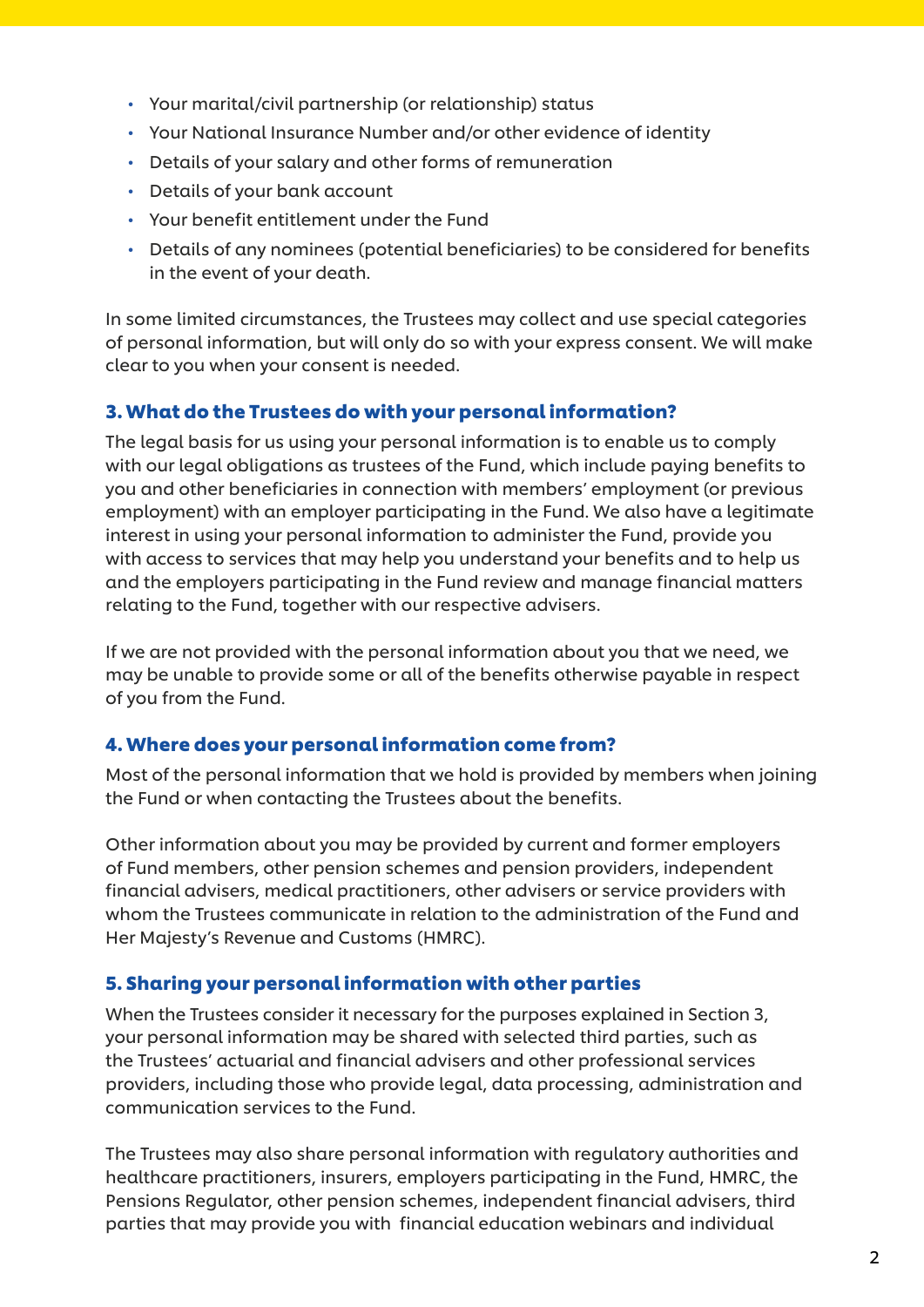sessions and any other third parties with whom we are authorised or required by law to share personal information, or whom you have otherwise authorised us to disclose your personal information. Please know that in certain circumstances these third parties will be the "controller" of that information, so please do familiarise yourself with their privacy policies.

Some of the third parties with whom your personal information is shared may be located outside of the UK (for example, this may happen if computer servers used by our providers are located or backed up in a country outside the UK). We will take appropriate steps to ensure that your personal information continues to be treated securely and in accordance with this statement when it is processed in, or otherwise accessed from, a location outside of the UK.

Under data protection legislation, we can allow your personal information to be transferred outside the UK if:

- the recipient is situated in a country that has been confirmed by the UK Government to provide adequate protection to personal information;
- the recipient has agreed (by way of a written contract or some other form of data transfer mechanism, in each case, approved by the UK Government) to provide all protections to your personal information as are required by data protection legislation; or
- we have your explicit consent to do so.

Further information about transfers of personal data outside the UK can be obtained by contacting us at the address set out below in Section 10.

Your personal information may also be provided to potential or actual acquirers of any Unilever Group company or business, as well as to other members of the Unilever Group of companies, subject to appropriate measures having been put in place with regards to ensuring that such information remains confidential and is handled in accordance with this statement.

### 6. How long do the Trustees keep your personal information for?

We will keep your personal information in accordance with our data retention policy as it applies from time to time. We will need to keep personal information for as long as is reasonably necessary to determine members' entitlement to benefits from the Fund and to comply with our legal obligations in relation to the administration of the Fund.

# 7. Accessing and updating your personal information

Data protection legislation gives individuals certain rights in relation to personal information held about them. These include:

- individuals can ask what personal information is held about them and be provided with a copy;
- if personal information held about an individual is incorrect, they can ask for it to be corrected;